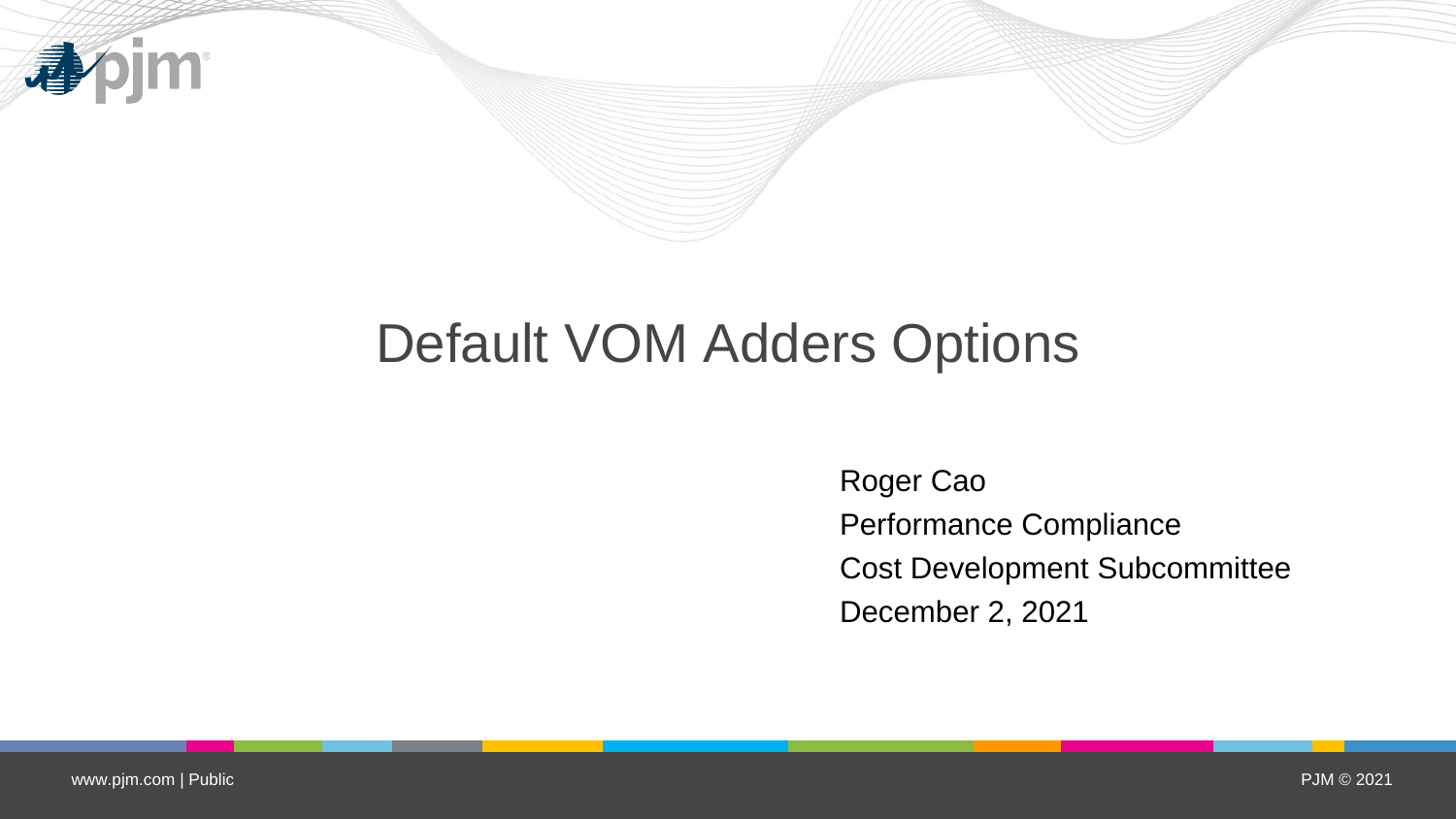

- Default values for Operating Cost Adder and Maintenance Adder may be used as an option by Market Sellers instead of participating in the current VOM annual review process
	- Market Sellers may still utilize current VOM review process to request an adder higher than the default values
- Operating Cost Adder defaults will be based on values in Table 7-4 of the [IMM Annual State of Market Report](https://www.monitoringanalytics.com/reports/PJM_State_of_the_Market/2020.shtml)

|                  | <b>Short Run</b>                 |                               |                       |
|------------------|----------------------------------|-------------------------------|-----------------------|
| <b>Unit Type</b> | <b>Marginal Costs</b><br>(S/MWh) | <b>Heat Rate</b><br>(Btu/kWh) | <b>VOM</b><br>(S/MWh) |
| <b>CT</b>        | \$19.38                          | 9,241                         | \$0.36                |
| cc               | \$13.41                          | 6,296                         | \$1.41                |
| <b>CP</b>        | \$27.63                          | 9,250                         | \$4.21                |
| <b>DS</b>        | \$96.01                          | 9,660                         | \$0.25                |
| <b>Nuclear</b>   | \$0.00                           | <b>NA</b>                     | \$0.00                |
| Wind             | \$0.00                           | <b>NA</b>                     | \$0.00                |
| Wind (off shore) | \$0.00                           | <b>NA</b>                     | \$0.00                |
| Solar            | \$0.00                           | <b>NA</b>                     | \$0.00                |

|  |  | Table 7-4 Average short run marginal costs: 2020 |  |  |  |
|--|--|--------------------------------------------------|--|--|--|
|--|--|--------------------------------------------------|--|--|--|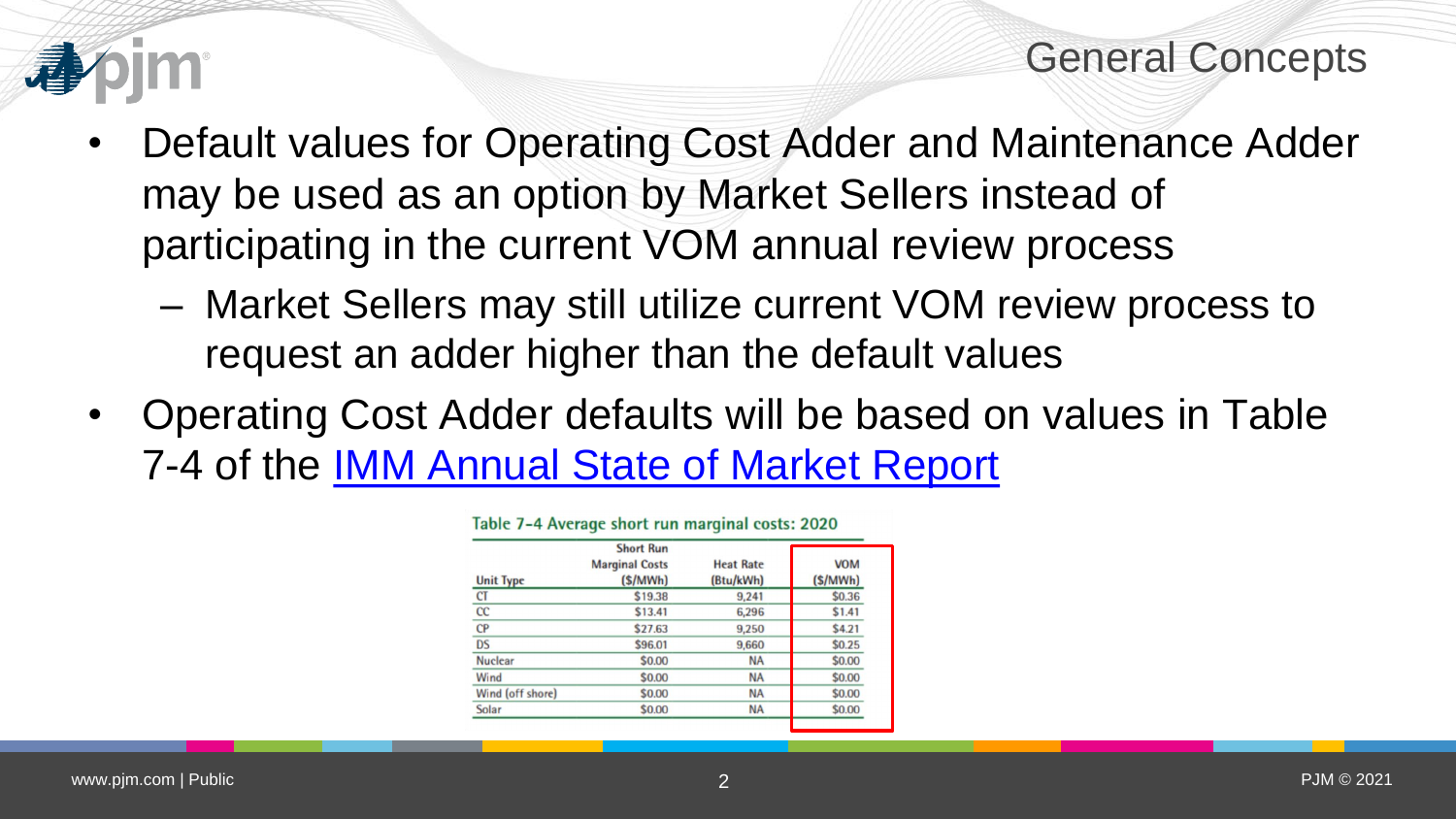

- Default Maintenance Adders will not include Major Inspection and Overhaul expenses.
	- Market Sellers wishing to include major maintenance items must submit them for PJM/IMM review
		- Default Maintenance Adders may be used for other maintenance costs and added to approved major maintenance adders
		- Example: Total VOM adder = Default Operating Cost Adder (from SOM report) + Default Maintenance Adder + Major Maintenance Adder (submitted data to PJM/IMM)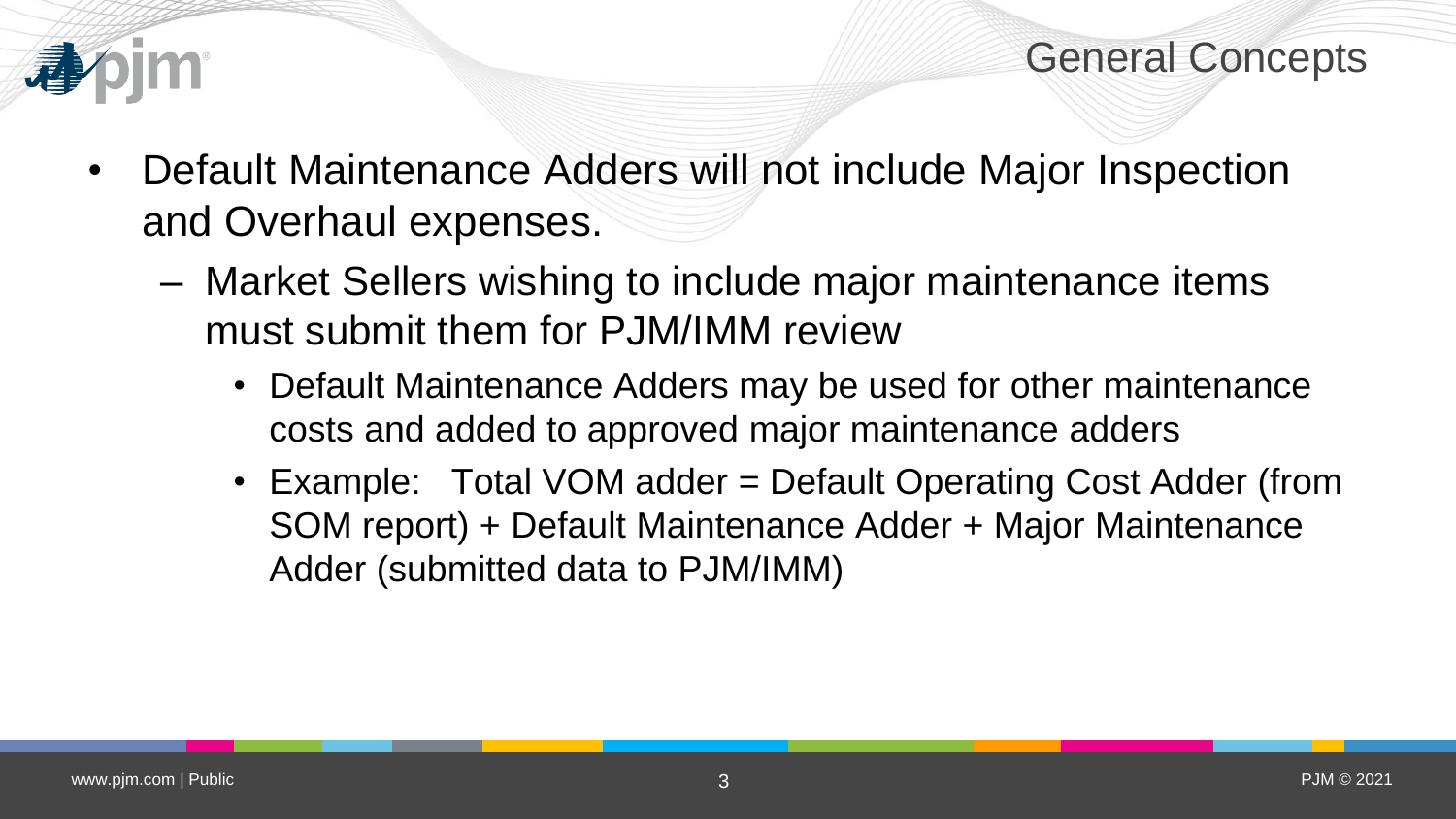

Potential options for calculation of default Maintenance Adder:

- 1. Utilize third party consultant to calculate Maintenance Adder
- 2. PJM calculated based on historically approved values
- 3. CALISO methodology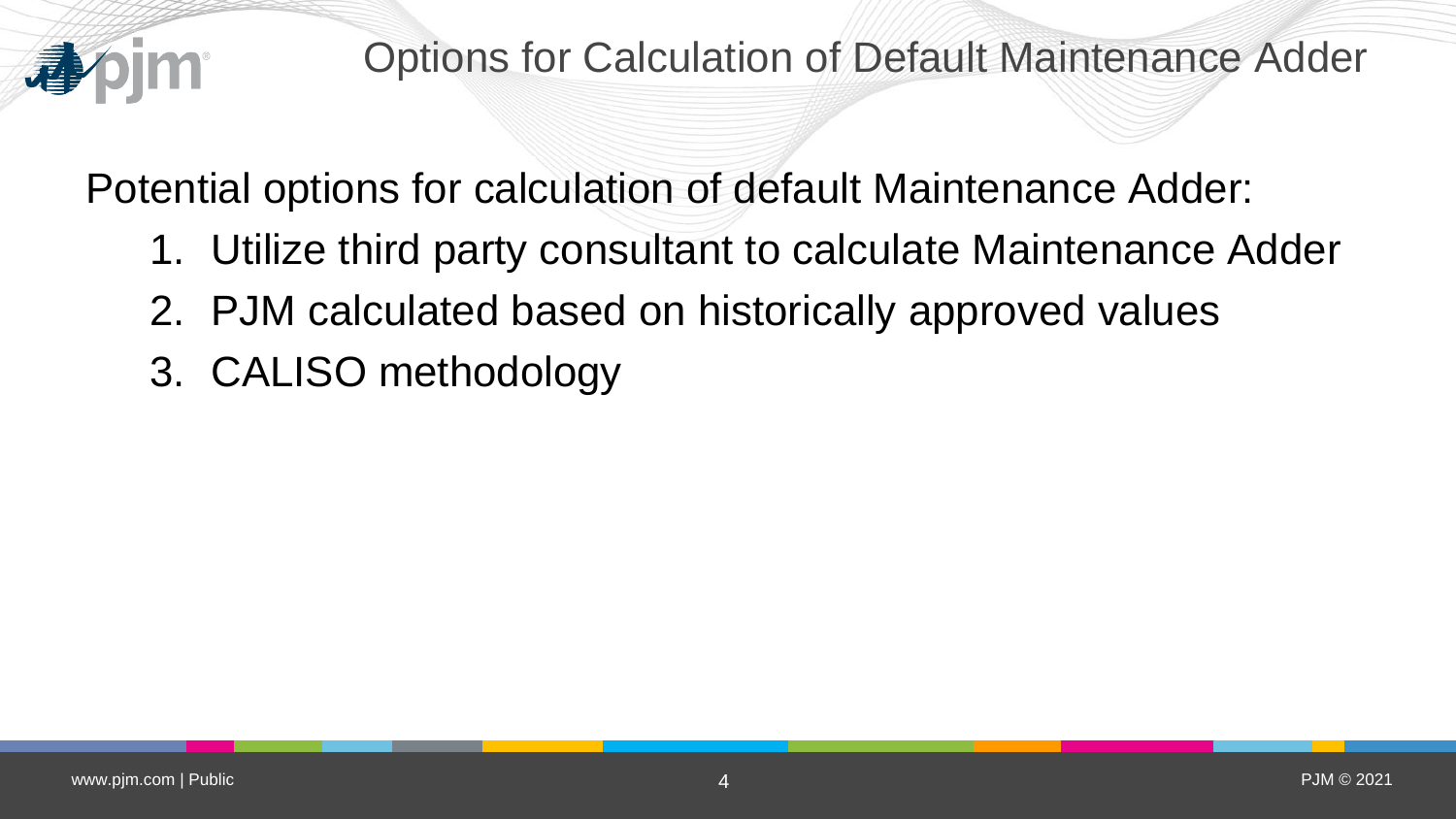## Option 1 – Utilize Third Party to Calculate Maintenance Adder

- PJM would contract with third party to calculate technology specific Maintenance Adders
	- Align technology type with types from IMM SOM report
	- Possibly tie to Quad Review activity
		- Utilize Handy-Whitman index to escalate in between years
	- Method of calculation specified in OA
- Pros Independent view
- Cons Expense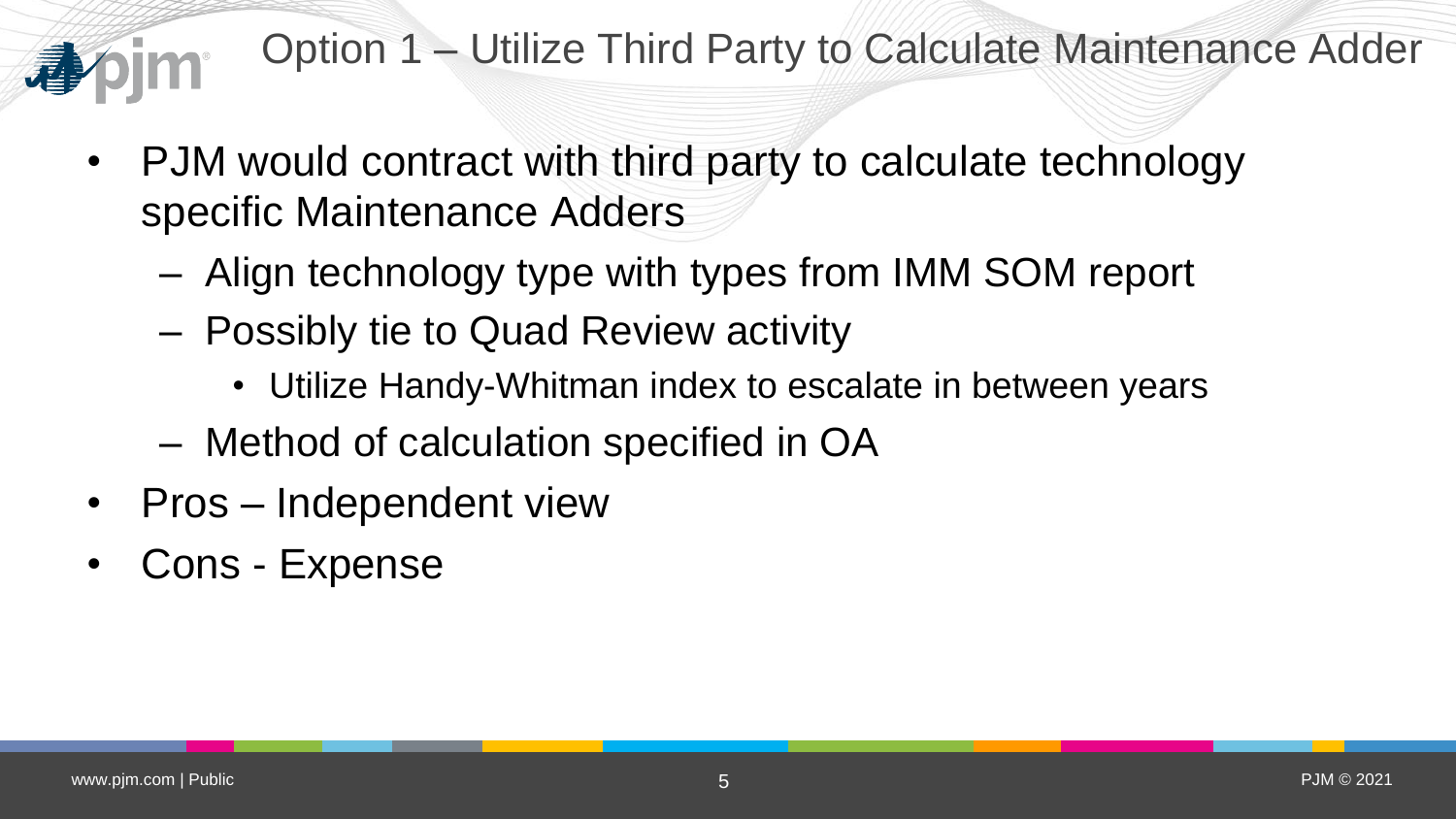### Option 2 – PJM Calculated Based on Historical Averages

- PJM would use values from previously submitted templates to calculate average Maintenance Adder by technology type:
	- Remove major maintenance from templates
	- Units of measure, differing templates could complicate task
	- Set default value in \$/MWHr at one standard deviation below average; escalate with Handy Whitman each year
	- Possibly use a smaller sampling of templates to calculate avg
- Pros Uses PJM unit data
- Cons Complication of data and calculation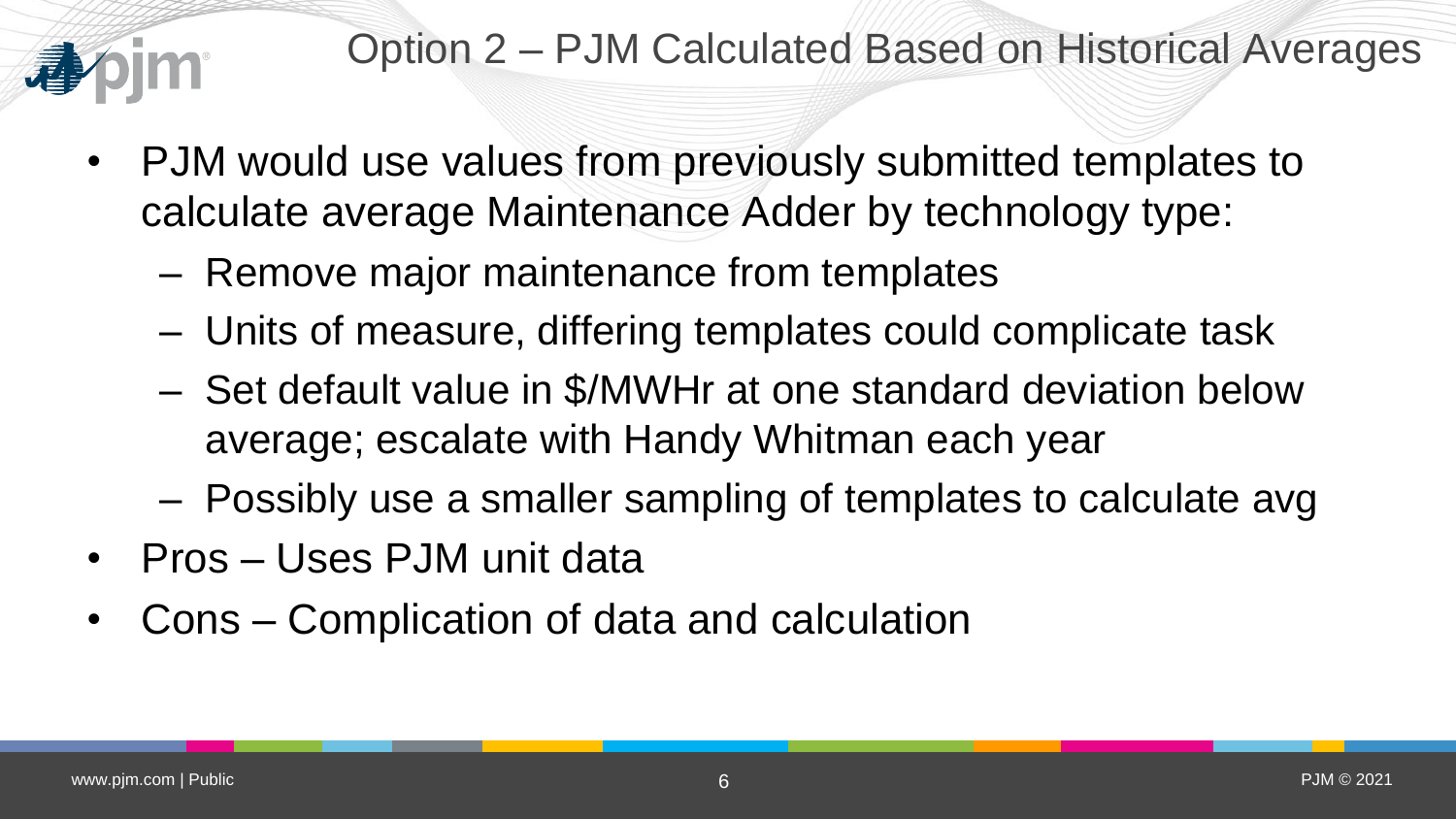

### Option 3 – CALISO Methodology

- Utilize CALISO methodology and values for default Maintenance
	- https://stakeholdercenter.caiso.com/StakeholderInitiatives/Varia ble-operations-maintenance-cost-review
	- PJM still evaluating

- Pros FERC filed and approved
- Cons May not directly relate to PJM methodology